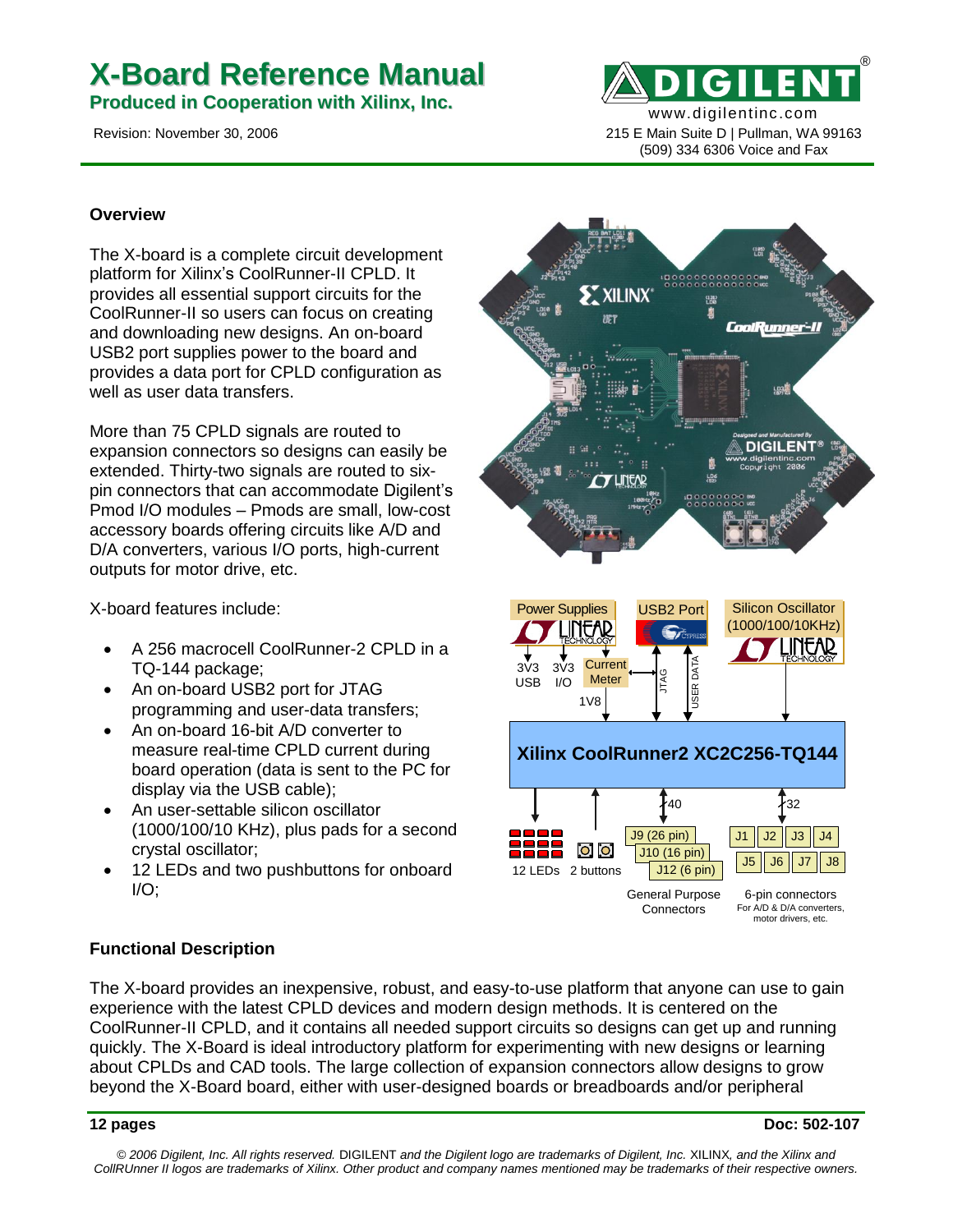module (Pmod) boards offered by Digilent. (Pmods are inexpensive analog and digital I/O modules that offer A/D conversion, D/A conversion, motor drive, sensor input, and a host of other features).

# Are CPLD signals short- and ESD protected?

All CPLD pins are protected against damage from ESD and short-circuit connections, ensuring a long operating life in any environment. The X-Board works seamlessly with all versions of the Xilinx ISE tools, including the free WebPack tools. It ships with a USB cable that can supply power to the boad as well as provide a programming and data interchange port, so designs can be implemented immediately without the need for any additional hardware.

#### **Device Configuration**

The CPLD on the X-Board must be configured (or programmed) by the user before it will perform any functions. Configuration files can be created from schematics or HDL source files using the free WebPack CAD software from Xilinx. Configuration files can be transferred to the X-Board using a USB cable and Digilent's Adept software, or using a parallel programming cable and Xilinx's iMPACT software. Once configured, the CPLD will retain its state indefinitely.

When the X-Board is powered on, the most recently loaded CPLD configuration will be available immediately. A new configuration can be loaded at any time, and as soon as a new configuration is loaded, it will define the CPLD's behavior.

To configure the CPLD using Digilent's Adept software, attach a USB cable to a host PC and to the X-Board. Start Adept, and allow it to auto-detect the USB device on the X-Board. When the CPLD has

been detected, you will see a graphic of the CPLD and a pull-down text box where a configuration file can be selected. Select the desired .jed CPLD configuration file, and then right-click on the graphic of the CPLD and select "Program".



# **X-Meter**

The X-Board includes an on-board current meter that continuously measures CPLD core current. The X-Meter is built around the Linear Technology LTC248016-bit sigma-delta converter. The LTC2480 uses an SPI port to send sample data to the PC, and the SPI port shares the same pins as the JTAG programming port. Switch 1 (SW1) selects between the X-Meter and JTAG programming port.

The X-meter is a PC-based current measurement application developed for the X-board. The Xboard, based on Xilinx's CoolRUnner2 CPLD, contains a Linear Technology LTC2480 A/D converter specifically for measuring current and temperature. The X-meter acquires data from the LTC2480 using the USB2 port on the X-board, and displays the data on a PC.

To install the X-meter software, simply run the X-Meter.exe application. Prior to installing the X-meter, ensure Digilent's Adept Suite v1.7 (or higher) is installed on the computer.

To use the X-Meter, connect an X-Board to the PC, set SW1 to "Meter", and ensure JP1 is set to REG. Start the X-Meter application from the Windows Start menu, and click the "Start" button in X-Meter.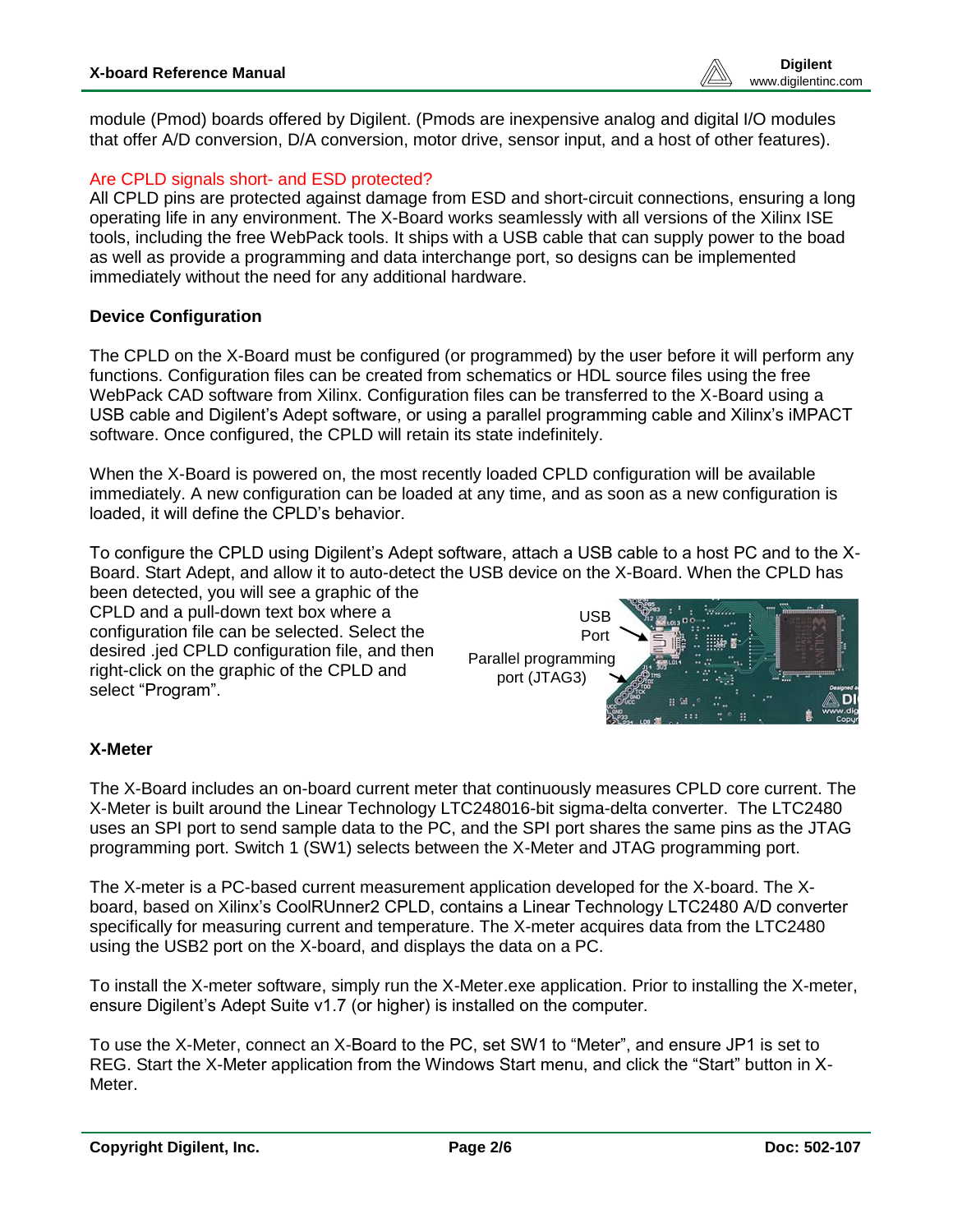The X-Meter will acquire one temperature and nine current samples every 2 seconds, and transfer the samples to a data buffer on the PC via the USB cable. X-meter plots the data in a waveform graph, and shows the most recent, maximum, and minimum data obtained. To change the scale of the plotted waveform, click the desired amperage/division radio button.

Temperature data is only displayed when the "enable" check box under "Temperature Measurement" is checked.

The "Stop" button causes the X-meter to stop acquiring new data, and the "Clear" button stops data acquisition, purges the data buffers, and clears the waveform display.

To save the data values in the buffer to a CSV (Comma Separated Value) file, click the "Save Buffer As..." button and specify a filename (note the temperature values will only be saved if the "Enable" checkbox under "Temperature Measurement" is checked).

# **Power Supplies**

The X-Board can be powered from its integral USB port, or from an external supply attached at connector JP3. Jumper JP2 selects whether the board uses USB power or external power.

Linear regulator…

If USB power is used…

External power sources are routed through the Linear regulator

The voltage input to the power jack is routed to the four 6-pin expansion connectors and to a LM1117 voltage regulator that produces the 3.3V supply for the board. The 2.5V and 1.2V supplies required by the FPGA are produced by post-regulating the 3.3V supply. Total board current is dependant on FPGA configuration, clock frequency, and external connections. In test circuits with roughly 20K gates routed, a 50MHz clock source, and all LEDs illuminated, about 200mA of current is drawn from the 1.2V supply, 50mA from the 2.5V supply, and 100mA from the 3.3V supply. Required current will increase if larger circuits are configured in the FPGA, and if peripheral boards are attached.

The X-Board uses a four layer PCB, with the inner layers dedicated to VCC and GND planes. The CPLD and the other ICs on the board all have a large complement of bypass capacitors placed as close as possible to each VCC pin. The Linear regulators, together with good power supply routing and ample bypass capacitors result in a very clean, low-noise power supply.

#### **Oscillators**

The X-Board board includes an user-settable silicon oscillator that produces a 1MHz, 100KHz, or 10KHz clock signal based on the position of the clock select jumper at J11 (J11 is labeled on the underside of the board). This primary oscillator output, labeled "PCLK" in the schematic, is connected to the GCLK2 pin of the CPLD (at P38) so that it can be routed to the internal clock management macro (expand). Pads for a standard SMT oscillator are also provided at IC4.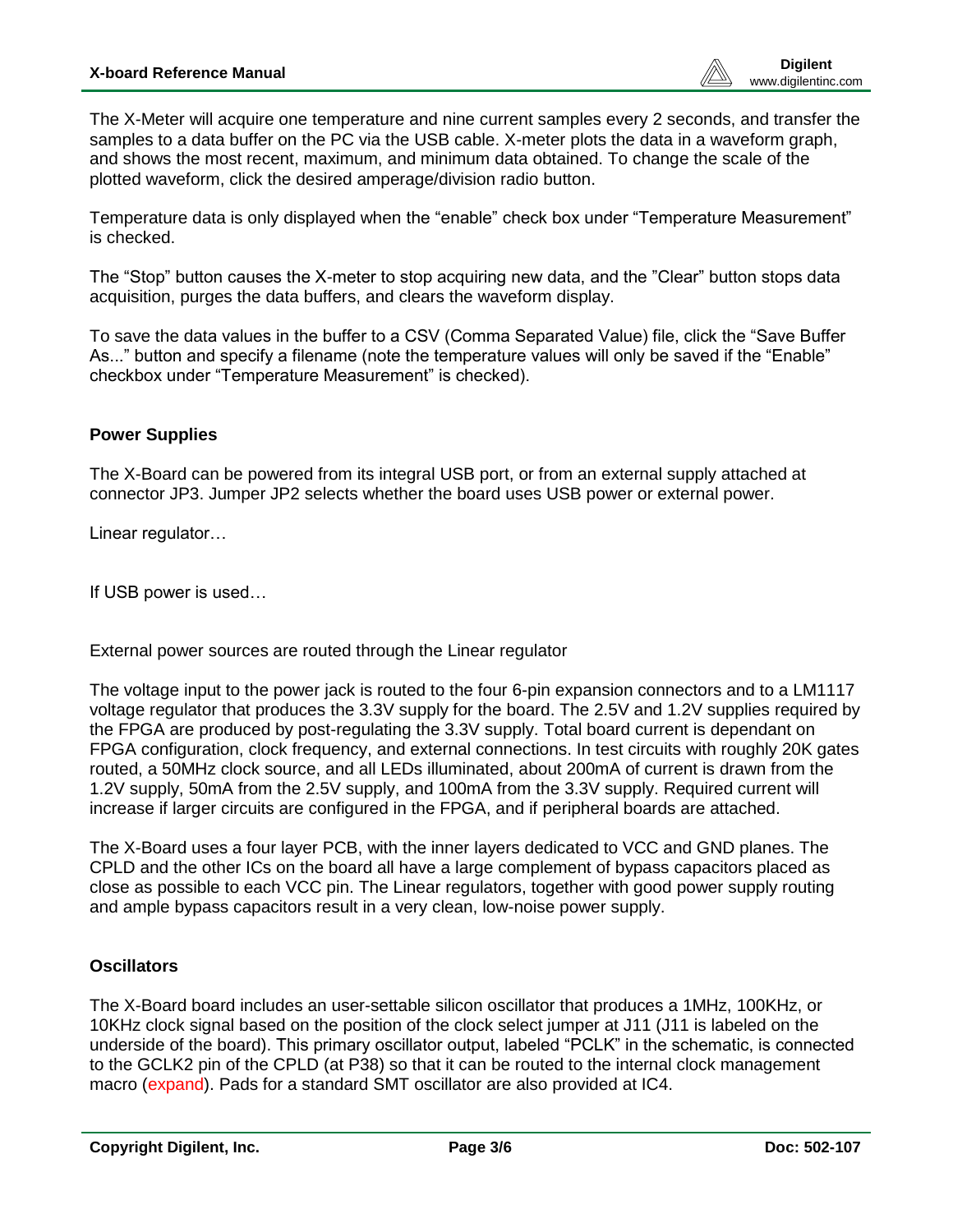www.digilentinc.com

### Need a bit more…

# **User I/O**

The Basys board includes several Input and Output devices, and several data ports so that many designs can be implemented without the need for any other components.

### *Pushbuttons*

Four pushbuttons and eight slide switches are provided for circuit inputs. Pushbutton inputs are normally low, and they are driven high only when the pushbutton is pressed. Slide switches generate constant high or low inputs depending on their position. Pushbutton and slide switch inputs use a series resistor for protection against short circuits (a short circuit would occur if an FPGA pin assigned to a pushbutton or slide switch was inadvertently defined as an output).

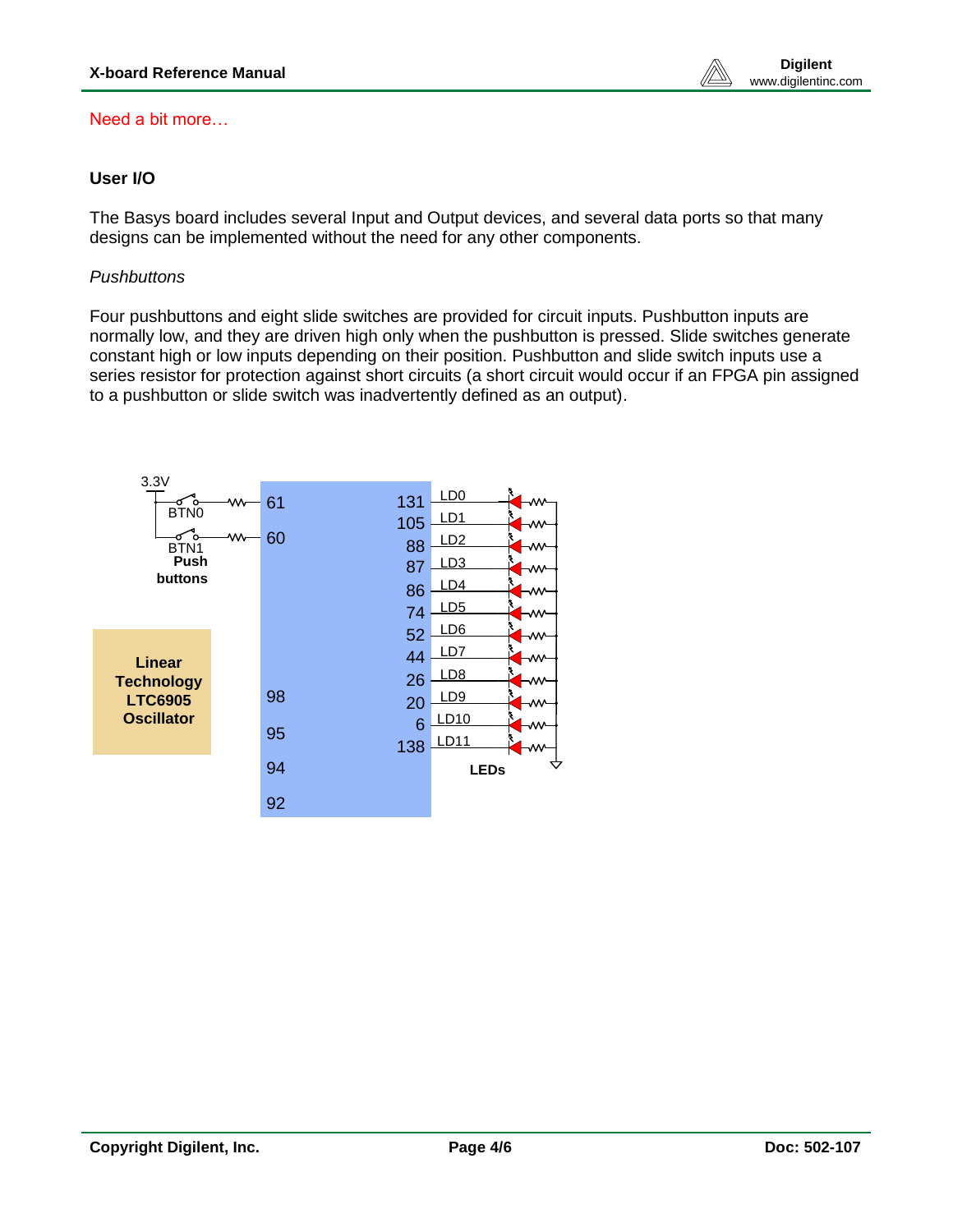www.digilentinc.com

#### *LEDs*

Eight LEDs are provided for circuit outputs. LED anodes are driven from the FPGA via 390-ohm resistors, so a logic '1' output will illuminate them with 3-4ma of drive current. A ninth LED is provided as a power-on LED, and a tenth LED indicates FPGA programming status.

#### *6-pin header connectors*

The Basys board provides four 6-pin peripheral module connectors. Each connector provides Vdd, GND, and four unique FPGA signals.

Several 6-pin module boards that can attach to this connector are available from Digilent, including speaker boards, H-bridge boards, sensor boards, etc. Please see [www.digilentinc.com](http://www.digilentinc.com/) for more information.



**6-pin header connector circuit diagram. ESD diodes and power jumper shown for JA are present for the other connectors but omitted from the drawing.**

# **CPLD**

The pinout for the Spartan 3E-100 FPGA in the VQ100 package is shown in the table below.